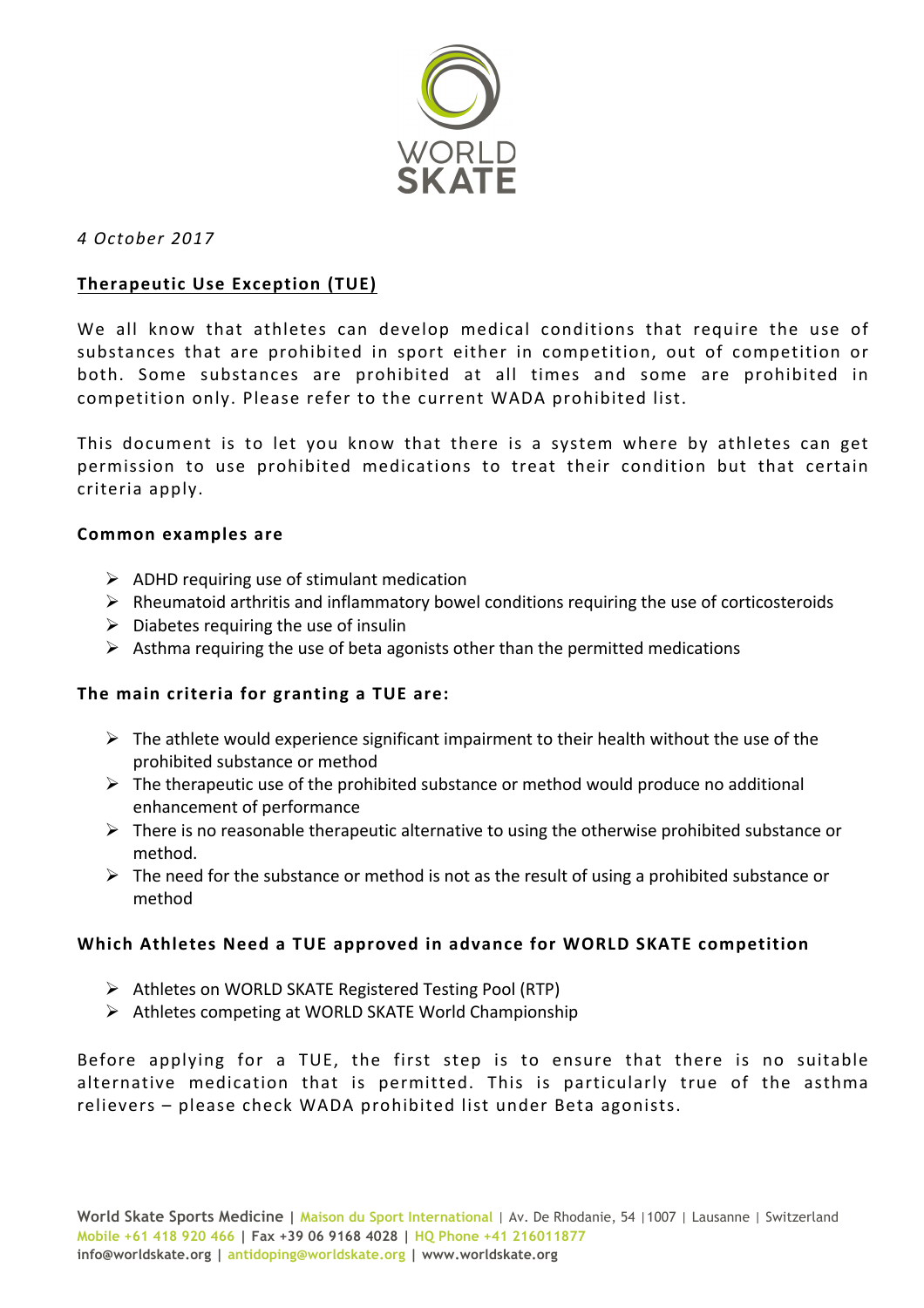Then check whether you need a pre-approved  $TUE - all$  athletes competing in WORLD SKATE World Championship are defined by WORLD SKATE as International athletes and therefore require a TUE pre-approved by WORLD SKATE.

Athletes competing at National level should consult with their NADO about whether they require a pre-approved TUE.

WORLD SKATE will accept a TUE issued by a National Anti-Doping Organisation (NADO) provided it has been approved in accordance with the International Standards for TUE and that the medical file is available for review on request by WORLD SKATE.

## How to apply for a TUE from WORLD SKATE .

If you are an International athlete download the TUE application form from the WORLD SKATE webpage under the about us, sports medicine tab, TUE and fill it in with your doctor as directed on the form.

# If you are a National level athlete contact your NADO.

You will need to supply the following documentation

- $\triangleright$  Diagnosis
- $\triangleright$  Clinical history of the condition
- $\triangleright$  Confirmation of the diagnosis by the treating doctor supported by evidence e.g. pathology reports
- $\triangleright$  Confirmation that there is no alternative medication that is not prohibited
- $\triangleright$  Confirmation that the treatment used is effective and justified
- $\triangleright$  Confirmation that the medication does not unfairly enhance performance

The information then goes to the WORLD SKATE TUE committee for assessment and approval or rejection as appropriate. This takes a minimum of 30 days so please don't allow athletes to bring a brief note from a doctor stating that they are taking prohibited medication to the championship and expecting a TUE to be issued.

## **What if the application is rejected?**

The athlete may appeal against rejection to WADA. WADA or the athlete's NADO may appeal against approval by WORLD SKATE if the International Standards for TUE have not been applied.

## **Retroactive TUEs**

All athletes are subject to testing anytime, anywhere. If an athlete who is taking a prohibited substance to treat a medical condition and who is not required to have a

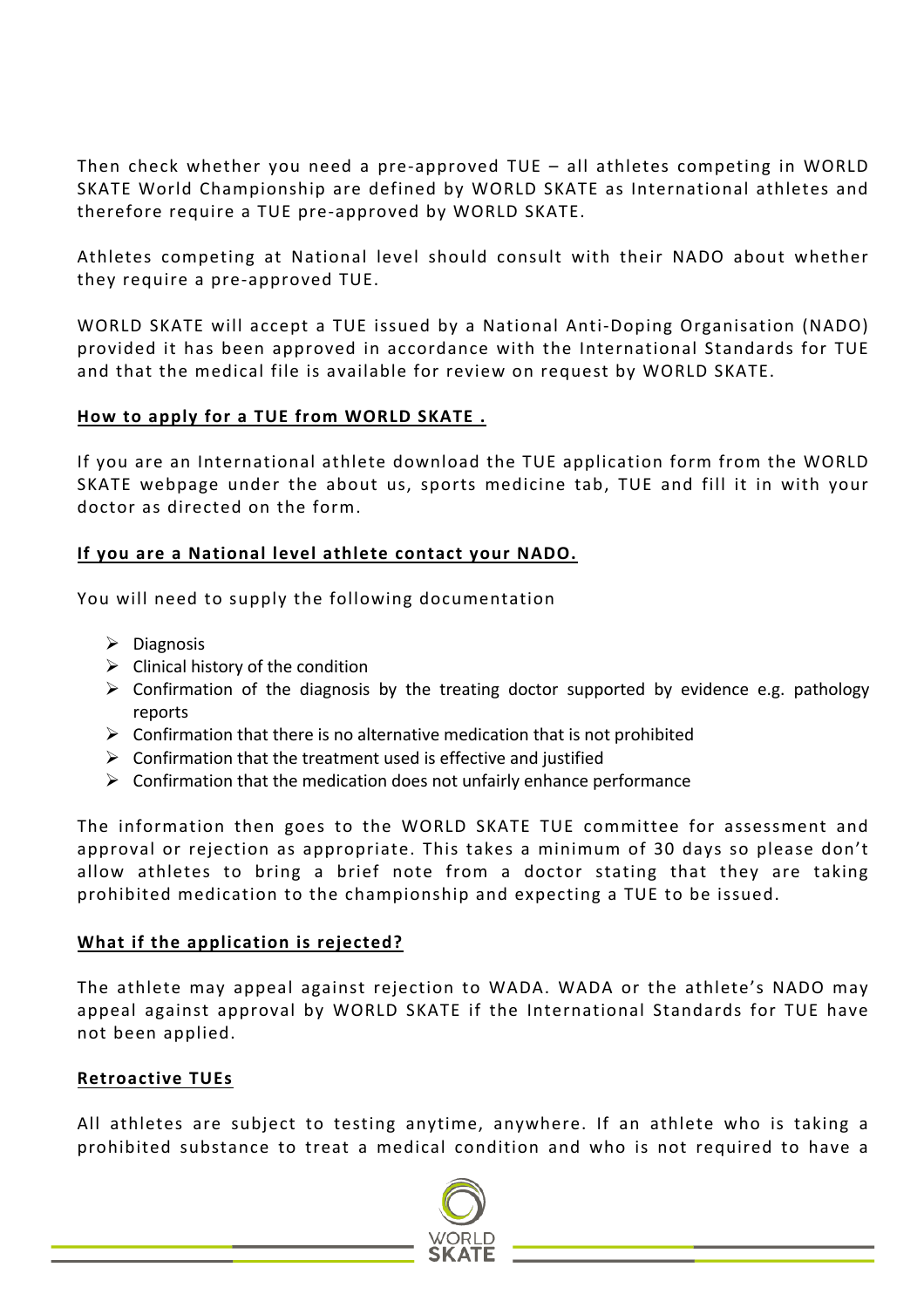pre-approved TUE is tested, then they can apply for a retroactive TUE to either the NADO for National level athletes, or WORLD SKATE for International level athletes (those who have competed at a WORLD SKATE World Championship). All the conditions above apply so it is wise for all athletes who take prohibited substances for medical reasons to have a comprehensive medical file prepared. Retroactive TUEs do not apply to athletes who test positive during a World Championship.

#### **Emergency TUE**

Emergency TUEs can be issued for athletes who require urgent treatment with a prohibited substance or method provided it is a true emergency or urgent medical situation and well documented. This should be an unusual occurrence. In normal circumstances athletes, should wait for approval of the TUE before starting treatment with a prohibited medication or methods.

#### **Further Information**

Further information, the current prohibited list, the International standards for TUE, and guidelines for physicians can be downloaded from the WADA webpage www.wadaama.org

I hope this is helpful. Please contact me if you require clarification or more information.

 $\frac{1}{\sqrt{2}}$   $\frac{1}{\sqrt{2}}$ 

Patricia Wallace WORLD SKATE Doping Control

**WORLD SKATE** Maison du Sport International Av Rhodanie 54 1007 Lausanne, Switzerland Phone +39 06 9168 4024/Fax +39 06 9168 4028

**antidoping@worldskate.org** Phone +61 418 920 466 Fax +39 06 9168 4028

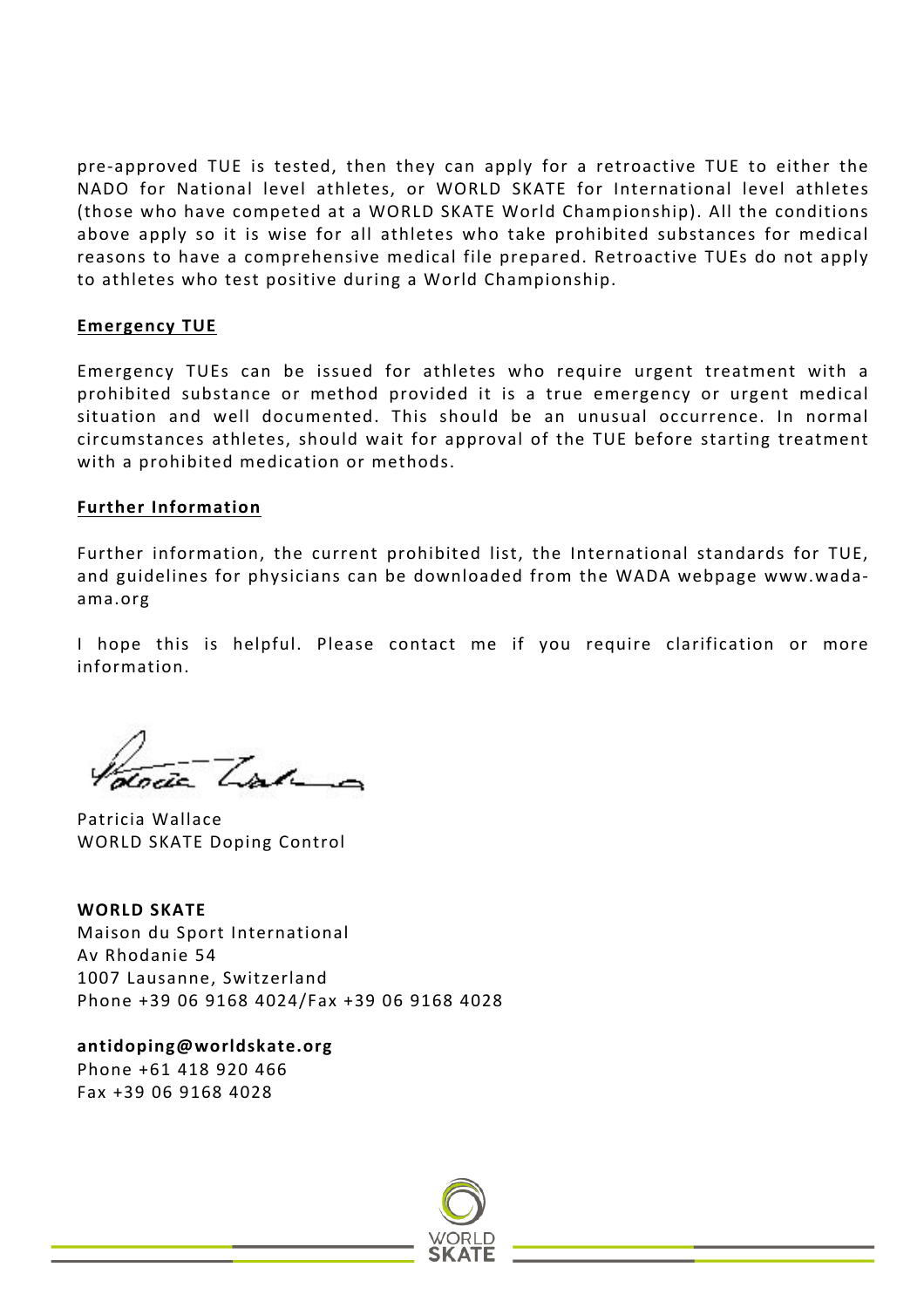# **ANNEX 1: CODE ARTICLE 4.4 FLOW-CHART**

*1. TUE* **procedure if** *Athlete* **is not an** *International-Level Athlete* **when need for** *TUE* **arises**



**2.** *Athlete* **enters** *Event* **for which** *Major Event Organization* **(or "MEO") has its own** *TUE* **requirements.**

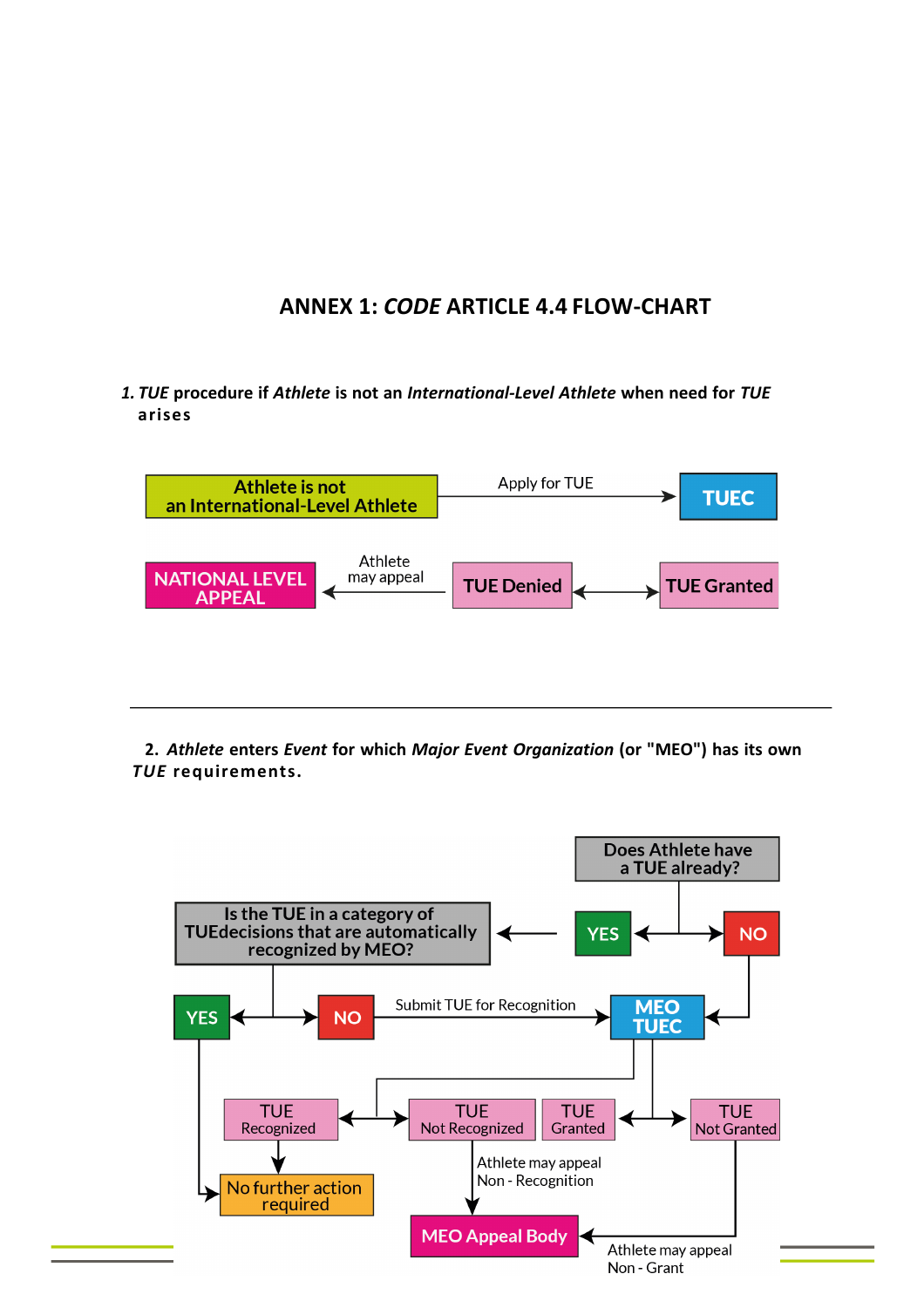**3. TUE** Procedure if Athlete is an International-Level Athlete (and so subject to **the International Federation's TUE requirements) when need for TUE arises.**